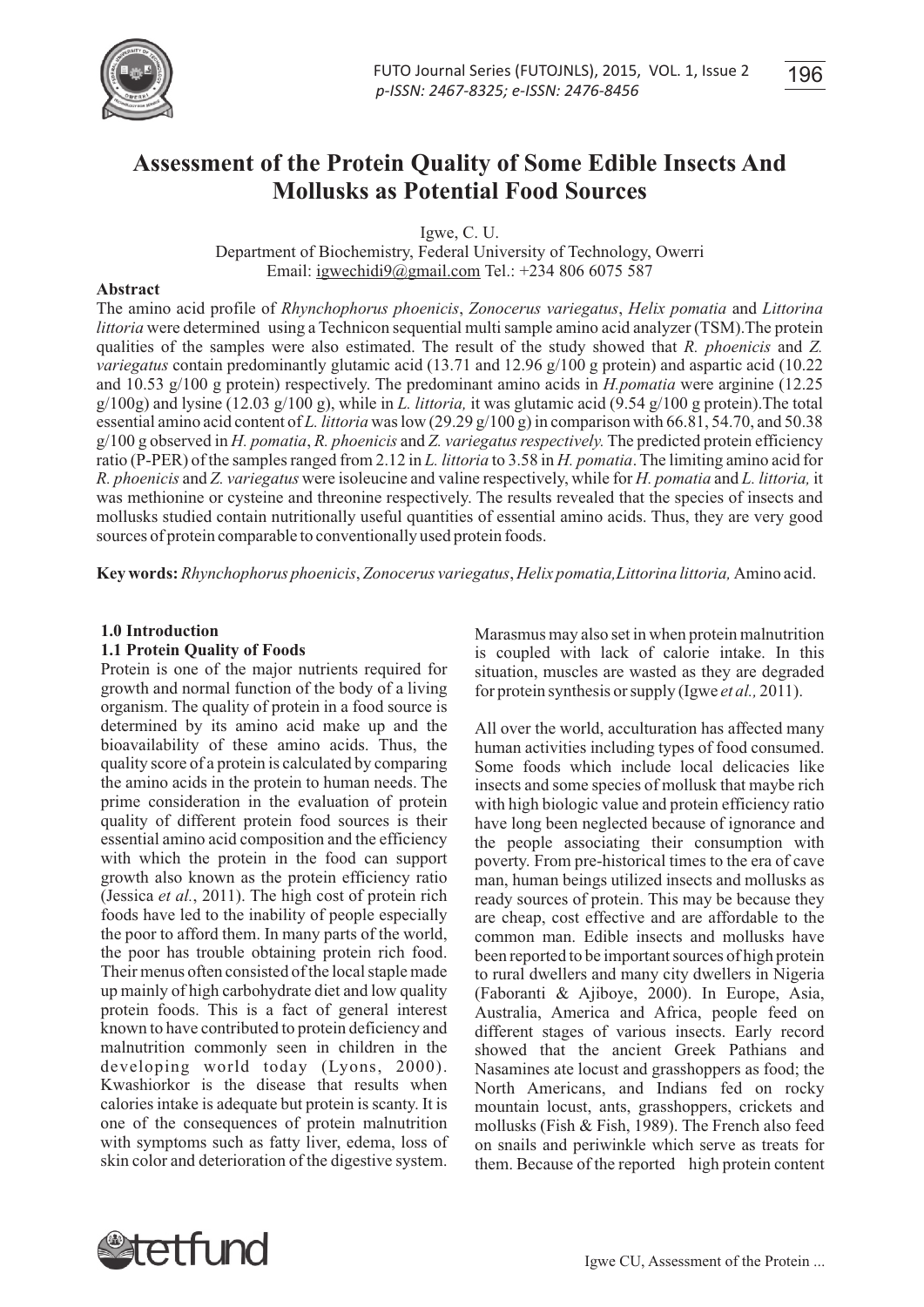

of different species of insects and mollusks, their cost effectiveness and affordability, the present study was designed to assess the protein quality of African palm weevil larva, variegated grasshopper, edible land snail and periwinkle.

## **1.2** *Rhynchophorus phoenicis* (African palm weevil larva)

The African palm weevil larva (Figure 1A) is an edible worm that is traditionally called "Erurungwo" or "Nza" in eastern part of Nigeria. It belongs to the family of curculionidae, order coleoptera and is scientifically known as "*Rhynchophorus phoenicis*". It is a species of snout beetle also known as sago palm weevil. The adults are large reddish brown beetles about 3 cm long, with a characteristic long curved rostrum and strong wings. The neonate larva is yellow-white in colour, segmented, legless and have a chitinous head capsule that is darker brown than the rest of the body. They have powerful horizontal conical jaws with which they burrow from the axils of the leaves to the crown where they feed voraciously. *R. phoenicis* is found in wide geographical areas spanning many different climates such as Africa, south Asia and southern American (Kalshoven & Laem, 2001). The weevil is attracted to dying or damaged parts of palms, cut or split palm trunks and can also attack undamaged palms as well as dying sugar cane. It is an important pest of palm especially the oil palm, *Elaeis guineensis,* and date palm (Gomez and Ferry, 1998). Its presence in the trunk of a tree is detectable by the noise made by the larva when feeding.

**1.3** *Zonocerus variegatus*(variegated grasshopper) *Z. variegatus* (variegated grasshopper; Figure 1B) are insects that belong to the family Pyrgomorphidae. They are found in sub-saharan African and generally in temperate regions where there is enough sunshine and rainfall. The variegated grasshopper has a yellow green body, 1.4-2.2 inches in length with yellow, orange, white and black markings. The wings are usually very short, covering only half of the abdomen but long winged individuals are also known. The larva is black with bright yellow sparkles. *Z. variegatus* feeds on a variety of plants especially relatives of peas, cassava leaves, garden egg, banana leaves, okro, etc. The larva feeds in group forming clusters of tens or hundreds of individual on a single plant. The fully winged adults are recalcitrant to fly, apparently relying on their bright warning colors to discourage most predators (Arneth, 2001; Gade,

2002).

# **1.4** *Helix pomatia* (Land Snail)

Snail is a common name which is applied to most members of the mollusk class, gastropod that have coiled shells in their adult stage. Gastropod, the largest and most diverse class of the phylum mollusk has about 75,100 known living species. The members of gastropod that lack shell are known as slugs (Ponder & Limdberg, 1997). Snails that respire (land snail) through lungs belong to the group *pulmonata* while those using gills (aquatic snail) form a paraphyletic group. As with all mollusks, snails are characterized by having a true coelom; a body divided into three parts of head, visceral mass and muscular foot; and organ system for circulation, respiration, digestion, excretion, nerve conduction and reproduction (Towel,1989). Like other gastropod, their body plan involves torsion or trusting during larval development where by the visceral mass twists 180 degrees in relation to the head bearing the mantle cavity to the anterior of the animal. Thus the gills and renal openings are near the front of the animal. Land snails range greatly in size and are all hermaphrodites (Benami & Heller, 2005). Most snails are of herbivorous nature, though a few land species and many marine species may be oviparous or carnivorous. They break up their food using the radial, achitinous surface containing microscopic hooks called cuticle. With this the snail scrapes at food which is then transferred to the digestive tract. The land snail has a shell that is creamy to light brown often with indistinct brown colour bands. When retracted into their shell, some snails protect themselves with an anatomical structure called operculum which has a pleasant scent when burnt (Kearney *et al.,* 1998). *Helix pomatia* (Figure 1C) is the most commonly seen and edible land snail found in Nigeria. It lives in the forest and open habitats, garden, vine yards, especially along rivers confined to calcareous subtract. Representatives live in the garden, wood land, desert and on mountain, small ditches, banks of rivers and lakes, estuaries, mid floods, the rocky depths of the oceans and other ecological niches (Olgunoglu & Kennedy, 2005; Olgunoglu & Olgunoglu, 2009).

# **1.5** *Littorina littoria* (periwinkle)

The edible periwinkle (Figure 1D), *Littorina littoria* is a prosobranch gastropod of the family Littorinidae. It is one of the most common and largest shore gastropods of the Irish coast. Common periwinkles are native to the north eastern Atlantic Ocean, along the coasts of northern Spain, Scotland,

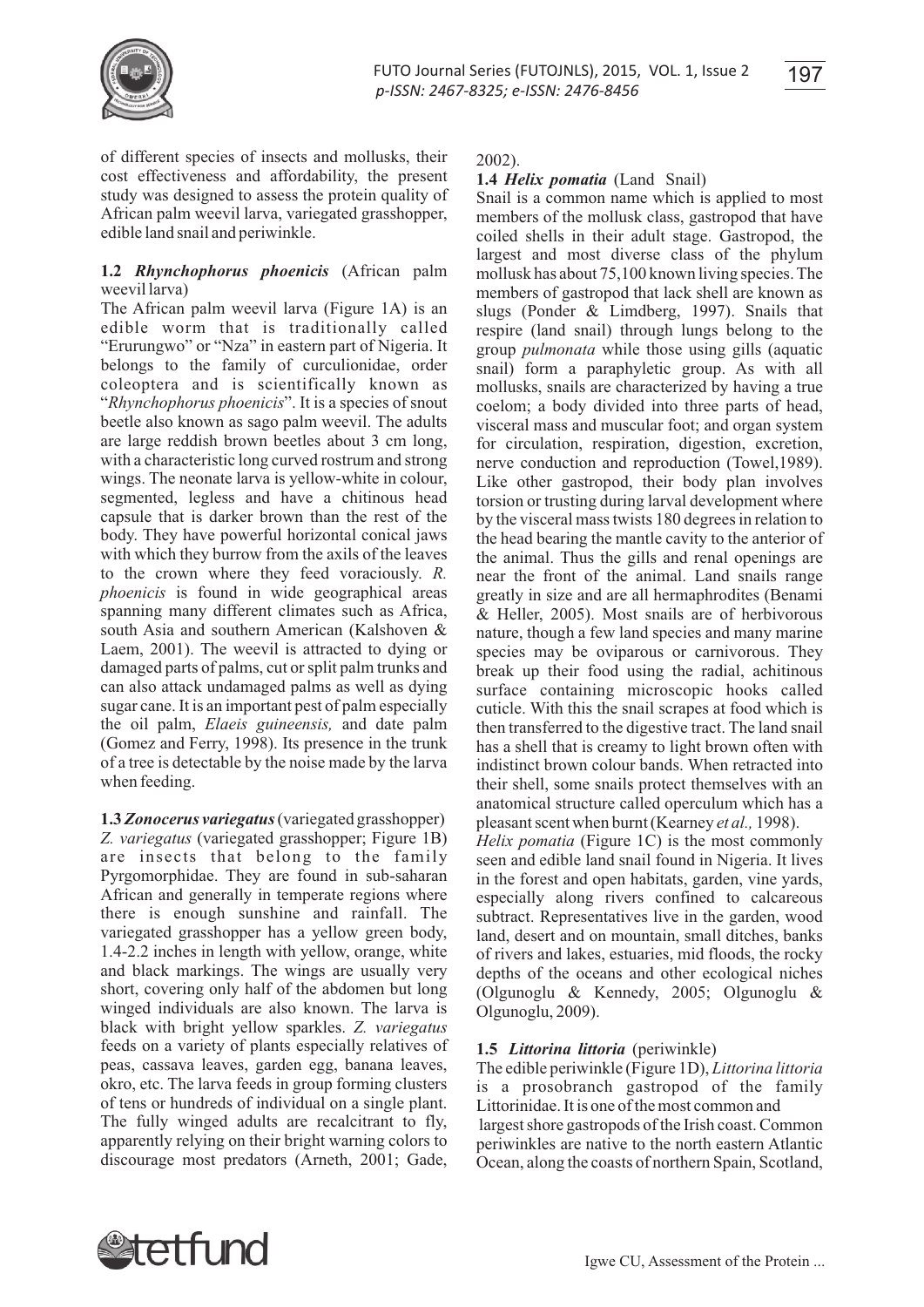

Ireland, Scandinavia and Russia. They can attain a length of approximately 35 cm. The head and tentacles of the animal are uniformly covered with dense transverse black lines. Sexes are separate and easily distinguished by the presence of penis on the right hand side of the male and a whitish ovipositor in the equivalent area of the female. But under certain conditions, the female may show abnormal development of a penis known as pseudohermaphroditism (Casey *et al.,* 1996). Mature shell height range from approximately 10.6- 52.8 mm and is broadly ovate, thick, sharply pointed except when eroded. The shell contains 6-7 whorls with some fine threads and wrinkles. The shell lacks an umbilicus. The inside of the shell has a chocolate brown color (Reid, 1996).

### **1.6 Objectives of the Study**

There is decreasing interest in the consumption of insects and mollusks because they have been labeled as food for poor people. This unacceptable belief is complicated by the decrease in availability and ease in accessibility of high protein containing foods to both rural and urban low and middle income families. Thus exposing such people to protein-deficiency associated diseases. The present study is therefore an attempt to assess the protein quality of *R.phoenicis, Z.variegatus, H. pomatia,* and *L. littoria*. It is hoped that this will contribute information to food composition table and revitalize interest of people towards consumption of these delicacies.



Figure 1: A.*Rhynchophorus phoenicis* larva; B. *Zonocerus variegatus* (variegated grasshopper); C. *Helix pomatia* (snail); D. *Littorina littoria* (periwinkle).

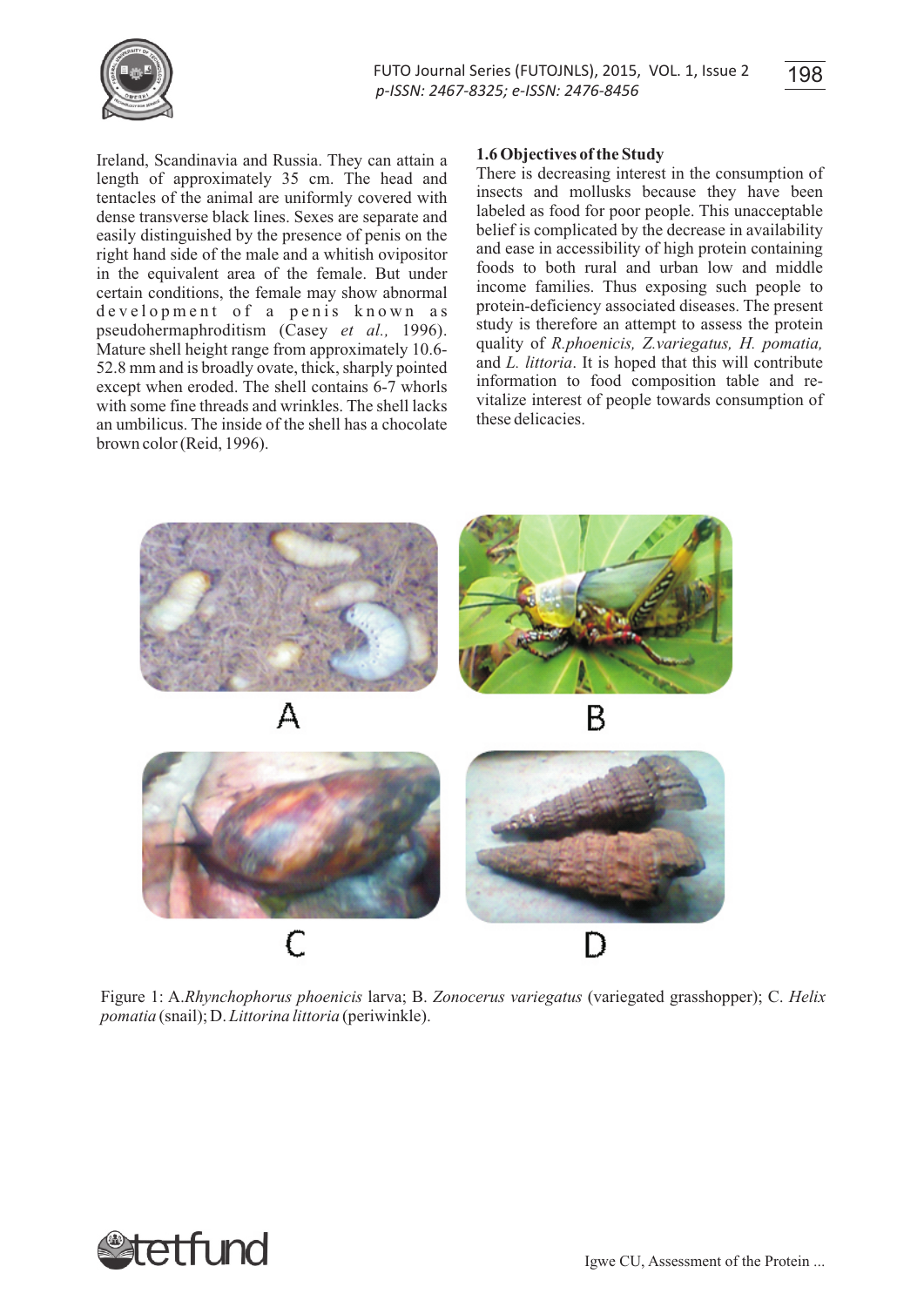

#### **2.0 Materials And Method 2.1 Sample collection**

Healthy larva of *Rhynchophorus phoenicis* were collected from a wine tapping terminal in Oba town, beside Oba River, Oba, Anambra State. Variegated grasshoppers were collected from a natural farm field in Eziobodo, Owerri, while the snails and periwinkles were purchased from the EkeukwuMarket, Owerri, Imo State. Twenty samples of each animal were collected. The species were specifically identified at the School of Agriculture and Agricultural Technology, Federal University of Technology, Owerri.

## **2.2 Sample processing**

The palm weevil larva, de-winged grasshoppers and de-shelled snails and periwinkles were washed thoroughly with distilled water to remove sand particles and drained. They were each dried at  $40^{\circ}$ C in an oven to a constant weight and ground into coarse powder using a ceramic mortar. The samples were stored in labeled containers and their percentage moisture content determined as described by AOAC (1990).

### **2.3 Determination of Protein and Amino Acid Compositions**

The nitrogen content of the ground samples was determined by the standard micro-Kjeldahl method, as described by Pearson (1976), and the percentage nitrogen obtained was converted to crude protein by multiplying with a factor of 6.25.

The total amino acid (AA) compositions of the ground samples were quantified using the ionexchange chromatography-based Technicon Sequential Multi-sample (TSM)AA analyser (Technicon Instruments Corporation, New York) method described by Spackman *et al.*, (1958). Exactly 200 mg of each ground sample was first defatted thrice with equal volumes of chloroform/methanol mixture (1:1). Then, 30 mg of each defatted sample was put into a glass ampoule, 7 mL of 6 M HCl was added and oxygen expelled by passing nitrogen into the ampoule. The sealed ampoule was put in the oven, preset at  $105 \pm 5$  °C for 22 h, allowed to cool, broken open at the tip and the content filtered to remove humus. The filtrate was then evaporated to dryness at 40°C under vacuum in a rotary evaporator. The residue was dissolved in 5 mL acetate buffer ( $pH 2.0$ ) and  $10 \mu L$  of each sample was dispensed into the cartridge of the TSMAA analyser and analysed. The amounts of the various A As were calculated using the chromatogram generated as described by Spackman *et al*., (1958) and expressed as g/100 g protein.

## **2.4 Estimation of protein quality parameters**

The total amino acid profiles of the samples were estimated by calculating the Total Essential AA (TEAA), excluding Trp content; by summing the Arg, His, Ile, Leu, Lys, Met, Phe, Thr and Val contents; Total Non-Essential AA (TNEAA) by summing the Ala, Asp, Cys, Glu, Gly, Pro, Ser and Tyr contents; Total Neutral AA(TNAA) by summing all the AAs excluding the TAAA, TBAA and Trp; Total Acidity AA (TAAA) by summing the Asp and Glu contents; Total Basic AA (TBAA) by summing the Arg, Lys and His contents; Total Sulphurcontaining AA (TSAA) by summing up the Met and Cys contents; Total Branched-Chain AA (TBCAA) by summing the Leu,Ile and Val contents; Total Aromatic AA (TArAA), excluding Trp content, by summing the Phe and Tyr contents; percentage occurrences of these AA groupings were also calculated (Igwe *et al.,* 2012; Ibegbulem *et al.,*  2013).The Predicted Protein Efficiency Ratio (P-PER) was also determined using the equation of Alsmeyer *et al., (1974)* i.e. P-PER = - 0.468 + 0.454  $(Leu) - 0.105$  (Tyr).

## **2.5 Estimation of total essential amino acid scores**

The TEAA scores of the processed samples were calculated as the ratio of the actual amount (mg) of each EAAper g of the protein to the required amount (mg) of that EAA per g of a reference protein as described by FAO/WHO (1973) and Wardlaw and Kessel (2002) using the FAO/WHO/UNU (1981) provisional scoring pattern.

### **2.6 Statistical Analysis**

All parameters determined were expressed in dry weight basis. The data generated were expressed as mean  $\pm$  standard deviations and as simple percentages. The data were analysed using coefficient of variations, one-way analysis of variance and Tukey posthoc tests with the aid of a computer-based statistical package, Graph Pad Prism 5.3 (Graph Pad Software Inc. USA). Inferences were taken at confidence level of 95% (Sanders, 1990).

### **3.0 RESULTS AND DISCUSSION 3.1 Nitrogen and Protein Content of Samples**

Table 1 presents the percentage nitrogen and total protein contents (g/100 g dry sample) of the insects; *R.phoenicis* and *Z. variegatus* as well as the mollusks; *H. pomatia* and *L. littoria* studied. It shows that *H. pomatia*  $(9.50 \pm 0.18\%$  and  $59.37 \pm 0.13$ g/100 g)has appreciably more nitrogen and protein

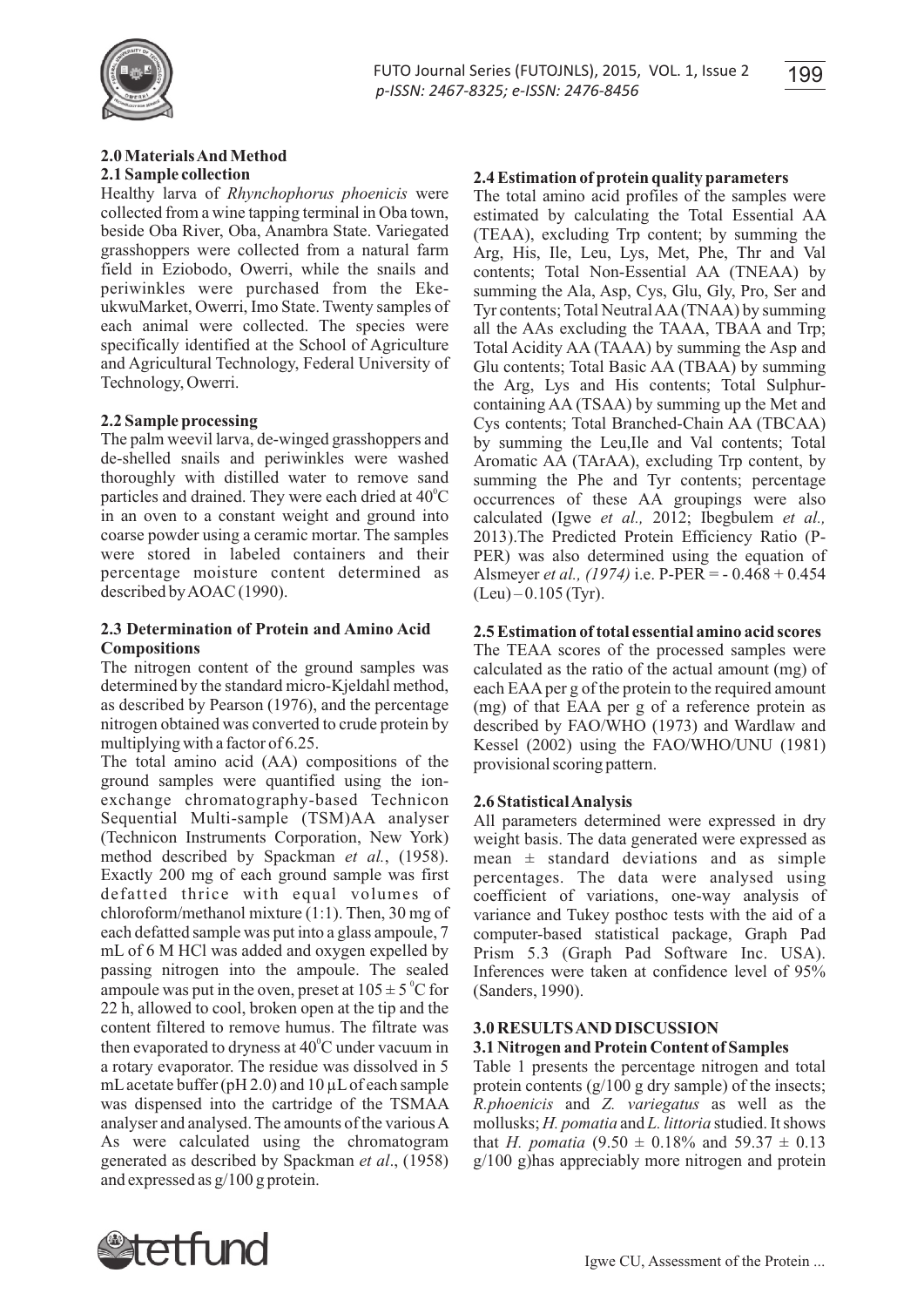

| <b>TABLE 1:</b> Percentage nitrogen and total protein $(g/100 g$ dry sample) contents of the R. phoenicis, Z. |  |  |
|---------------------------------------------------------------------------------------------------------------|--|--|
| variegatus, H. pomatia and L. littoria.                                                                       |  |  |

| <b>Parameter</b>   |                          | <b>Insects</b>     |                          | <b>Mollusks</b>         |  |  |
|--------------------|--------------------------|--------------------|--------------------------|-------------------------|--|--|
|                    | R. phoenicis             | Z. varigatus       | H. pomatia               | L. littoria             |  |  |
| Nitrogen $(\%)$    | $7.55 \pm 0.04^{\circ}$  | $8.49 \pm 0.06^b$  | $9.50 \pm 0.03^{\circ}$  | $8.81 \pm 0.05^{\rm d}$ |  |  |
| Protein $(g/100g)$ | $47.19 \pm 0.15^{\circ}$ | $53.06 \pm 0.21^b$ | $59.37 \pm 0.13^{\circ}$ | $55.06 \pm 0.17^b$      |  |  |

Values are mean ± standard deviations of triplicate determinations. Values bearing different alphabet letters per row are statistically significant ( $p<0.05$ ).

| Amino acid                 | <b>Insects</b> |              | <b>Mollusks</b> |             |  |
|----------------------------|----------------|--------------|-----------------|-------------|--|
|                            | R. phoenicis   | Z. varigatus | H. pomatia      | L. littoria |  |
| Lysine <sup>a</sup>        | 7.41           | 6.34         | 12.03           | 6.12        |  |
| Histidine <sup>a</sup>     | 5.26           | 4.51         | 3.23            | 1.57        |  |
| Arginine <sup>a</sup>      | 8.17           | $8.00\,$     | 12.25           | 3.91        |  |
| Aspartic acid              | 10.22          | 10.53        | 3.86            | 5.92        |  |
| Threonine <sup>a</sup>     | 4.99           | 4.83         | 6.88            | 1.78        |  |
| Serine                     | 4.30           | 5.02         | 1.30            | 1.24        |  |
| Glutamic acid              | 13.71          | 12.96        | 9.69            | 9.54        |  |
| Proline                    | 3.40           | 3.40         | 0.65            | 0.85        |  |
| Glycine                    | 4.23           | 4.04         | 0.34            | 0.39        |  |
| Alanine                    | 4.56           | 3.94         | 3.17            | 4.02        |  |
| Cystenine                  | 1.32           | 1.19         | 0.53            | 0.53        |  |
| Valine <sup>a</sup>        | 5.29           | 4.36         | 7.03            | 3.43        |  |
| Methionine <sup>a</sup>    | 2.76           | 2.55         | 2.08            | 1.15        |  |
| Isoleucine <sup>a</sup>    | 3.83           | 4.02         | 8.73            | 3.08        |  |
| Leucine <sup>a</sup>       | 9.72           | 8.84         | 9.06            | 5.88        |  |
| Tyrosine                   | 3.54           | 3.83         | 0.64            | 0.81        |  |
| Phenylalanine <sup>a</sup> | 7.27           | 6.93         | 6.43            | 2.37        |  |

 $a =$  Essential amino acid

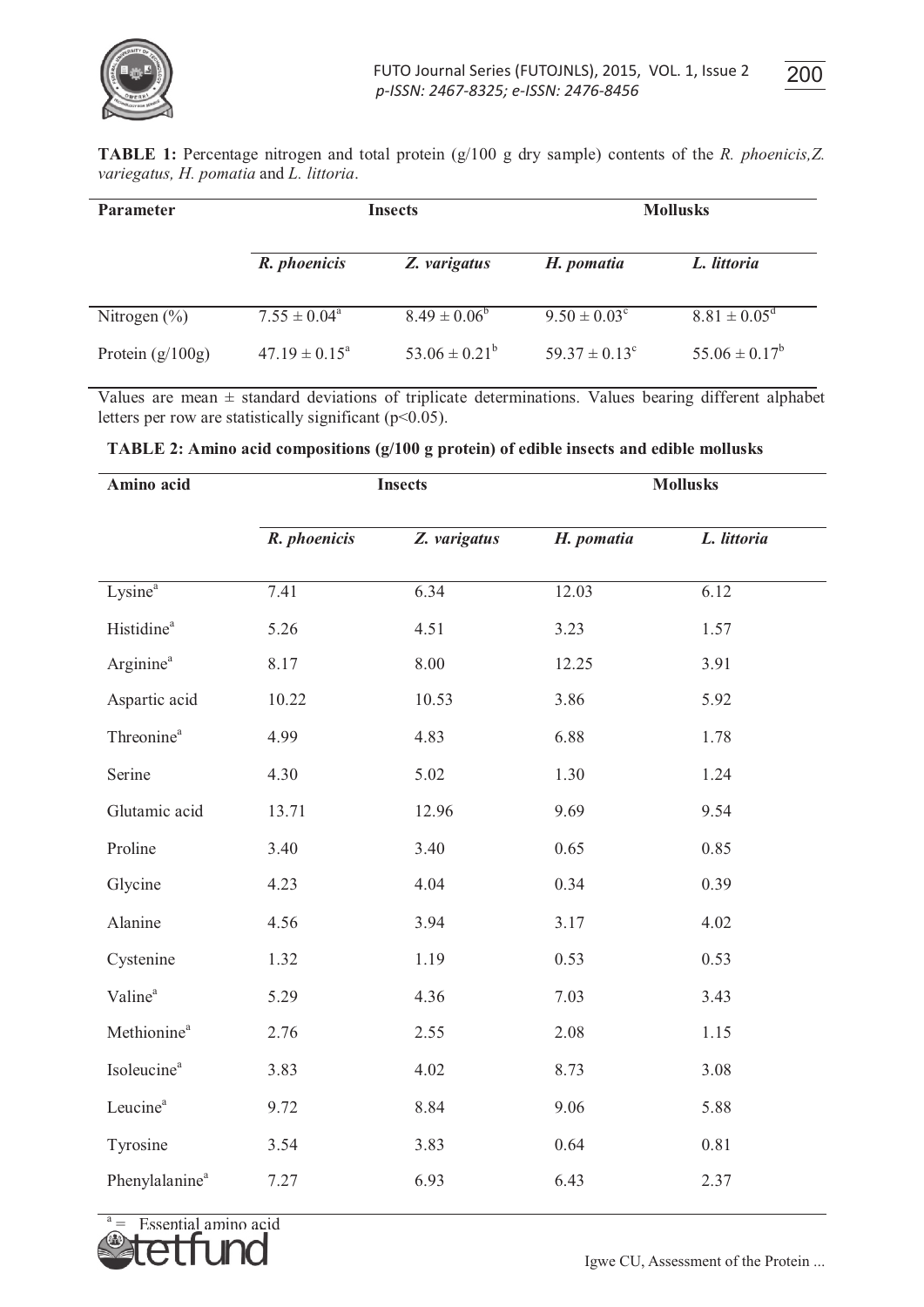

| TABLE 3: Classification of amino acid compositions (g/100 g protein) of R. phoenicis larva, Z. |  |  |  |  |
|------------------------------------------------------------------------------------------------|--|--|--|--|
| variegatus, H. pomatia and L. littoria                                                         |  |  |  |  |

| <b>Groups</b>                                              | R.phoenicis | Z.variegatus | H.pomatia | L.littoria |
|------------------------------------------------------------|-------------|--------------|-----------|------------|
| Total Amino Acid (TAA)                                     | 98.98       | 95.29        | 86.99     | 52.59      |
| Total Non-Essential Amino Acid<br>(TNEAA)                  | 45.35       | 44.91        | 20.18     | 23.30      |
| % TNEAA                                                    | 45.82       | 47.13        | 23.20     | 44.31      |
| <b>Total Essential Amino Acid</b><br>(TEAA) With Histidine | 54.70       | 50.38        | 66.81     | 29.29      |
| <b>TEAA-Without Histidine</b>                              | 49.44       | 45.87        | 64.49     | 27.72      |
| %TEAA With Histidine                                       | 55.26       | 52.87        | 76.80     | 55.70      |
| % TEAA Without Histidine                                   | 49.95       | 48.14        | 74.13     | 52.71      |
| Essential Aliphatic Amino Acid                             | 23.83       | 22.05        | 31.7      | 14.17      |
| %EAAA                                                      | 23.83       | 23.14        | 36.44     | 26.94      |
| Essential Aromatic Amino Acid                              | 7.27        | 6.93         | 6.43      | 2.37       |
| $\%E A_R A$                                                | 7.34        | 7.27         | 7.39      | 4.51       |
| Total Neutral Amino Acid (TNAA)                            | 55.28       | 52.95        | 46.84     | 25.53      |
| $%$ TNAA                                                   | 55.28       | 55.57        | 53.85     | 48.55      |
| Total Acidic Amino Acid (TAAA)                             | 23.93       | 23.49        | 13.55     | 15.48      |
| $%$ TAAA                                                   | 23.93       | 24.65        | 15.58     | 29.40      |
| Total Basic Amino Acid (TBAA)                              | 20.84       | 18.85        | 26.60     | 11.6       |
| $%$ TBAA                                                   | 20.84       | 19.78        | 30.58     | 22.06      |
| Total Sulphur Amino Acid TSAA                              | 4.08        | 3.74         | 2.61      | 1.68       |
| %TSAA                                                      | 4.12        | 3.92         | 3.00      | 3.19       |
| %Cysteine in TSAA                                          | 32.35       | 31.82        | 20.31     | 31.55      |
| Total Hydroxyl Amino Acid<br>(THAA)                        | 9.36        | 9.85         | 8.18      | 3.02       |
| $\%THAA$                                                   | 9.46        | 10.34        | 9.40      | 5.74       |
| Predicated Protein Efficiency Ratio<br>$(P-PER)$           | 3.57        | 3.14         | 3.58      | 2.12       |

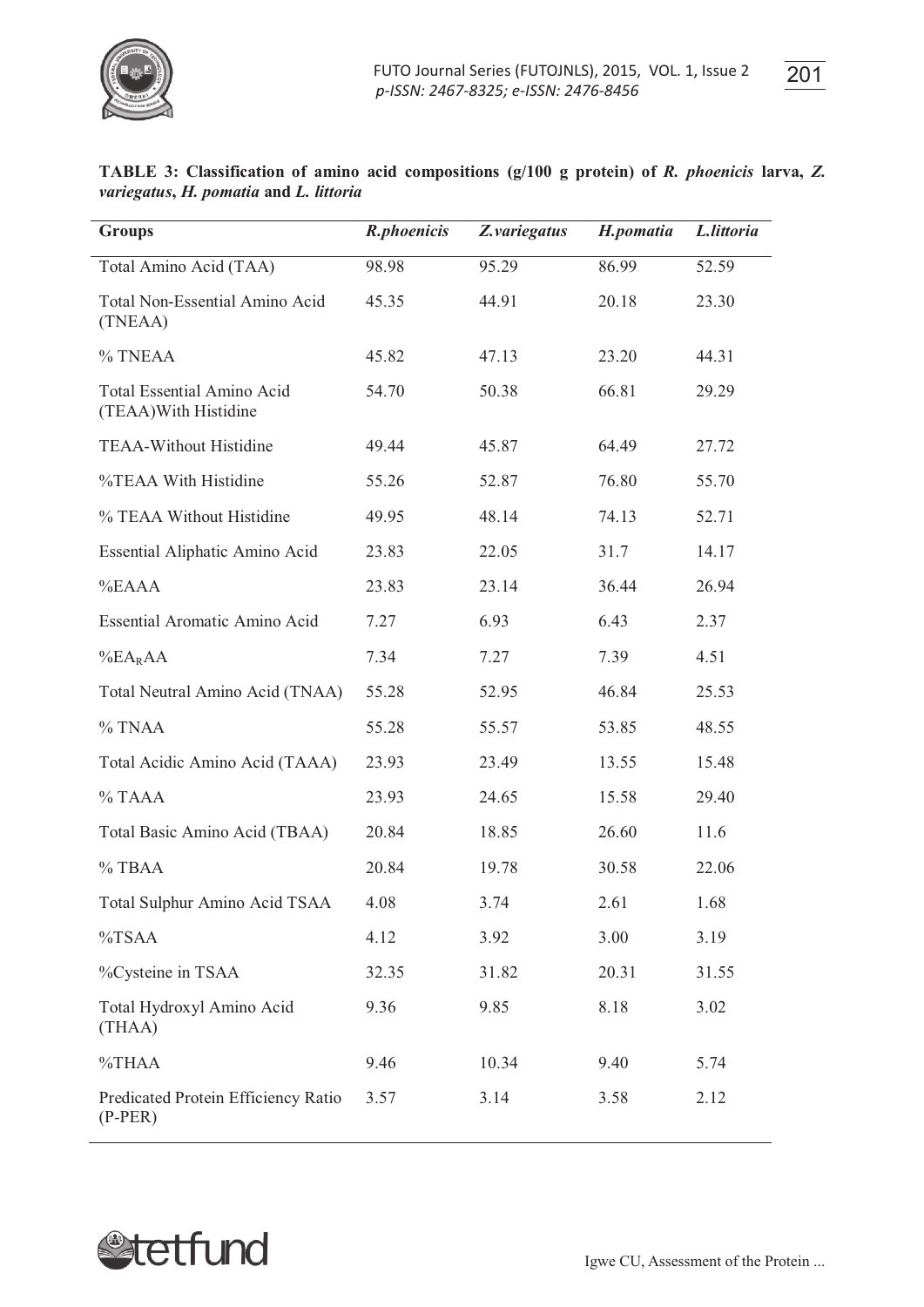

| . . | - 1 |
|-----|-----|

| <b>Amino Acid</b> | <b>PAAESP</b>        | <b>Amino Acid Scores (AAS)</b> |               |            |             |
|-------------------|----------------------|--------------------------------|---------------|------------|-------------|
|                   | $(g/100 g)$ protein) |                                |               |            |             |
|                   |                      | R. phoenicis                   | Z. variegatus | H. pomatia | L. littoria |
|                   |                      |                                |               |            |             |
| <b>Ile</b>        | 4.0                  | 0.96                           | 1.01          | 2.18       | 0.77        |
| Leu               | 7.0                  | 1.39                           | 1.26          | 1.29       | 0.84        |
| Lys               | 5.5                  | 1.35                           | 1.15          | 2.19       | 1.11        |
| Met+Cys           | 3.5                  | 1.16                           | 1.07          | 0.75       | 0.48        |
| Phe+Tyr           | 6.0                  | 1.80                           | 1.80          | 1.18       | 0.53        |
| Thr               | 4.0                  | 1.25                           | 1.21          | 1.72       | 0.45        |
| Val               | 5.0                  | 1.06                           | 0.87          | 1.41       | 0.69        |
| Total             | 35.0                 | 8.97                           | 8.37          | 10.72      | 4.87        |

### **TABLE 4: Amino acid Scores (AAS) of** *R. phoenicis***,** *Z. variegatus***,** *H. pomatia* **and** *L. littoria*

PAAESP=Provisional Amino Acid (Egg) Scoring Pattern.

**3.2 Amino Acid Composition of Samples**

contents than *L. littoria* (8.81  $\pm$  0.14 % and 55.06  $\pm$ 0.17 g/100 g) and *Z. variegatus* (8.49 ± 0.16% and 53.06  $\pm$  0.18 g/100 g), with *R. phoenicis* having the least contents at 7.55  $\pm$  0.14 % and 47.19  $\pm$  0.15 g/100 g respectively. Although, both animal groups showed appreciable protein contents, the mollusks have more crude protein content than the insects. Previous studies have also shown appreciable but varied amounts of protein content in these animals; *H. pomatia* (12.87 ± 0.13 %), *L. littoria* (22.47 ± 1.12 %), *Z. variegatus* (26.8 %) and *R. phoenicis*  (31.4 %) (Ozogul *et al*., 2005; Bayo *et al.,* 2006). Results of the present study show that the protein contents of *H. pomatia, L. littoria, R. phoenicis* and *Z. variegatus* are comparable to the conventionally used protein supplements such as soybean meal (48 % crude protein) and fish meal (50-55 % crude protein) (Anand *et al.,* 2008) by having a high protein content range of  $47.19 - 59.37$  g/100 g. Interestingly, the insects studied, *R. phoenicis* and *Z. variegatus* have approximately similar or even more protein content when compared with the other edible insects such as *Tenebriomolitor* (60.2 %) (Ramous-Elorduy *et al., 2002*) and *Macrotermes nigeriensis*(20.94 %) (Igwe *et al.,* 2011).

The concentration of amino acids in the insects (*R. phoenicis* and *Z. variegatus*) shows that glutamic and aspartic acids were highest in content at values of 13.71 and 10.22 g/100 g protein in *R. phoenicis*  and 12.96 and 10.53 g/100 g protein in *Z. variegatus*  respectively (Table 2). Cysteine had the lowest value in both insects. The essential amino acids with high values included leucine, phenylalanine and arginine in these insects. Table 2 also presents the amino acid concentrations of the mollusks; *H. pomatia* and *L. littoria*. Lysine, leucine and arginine were found to be the highest essential amino acids (EAA) in the land snail, followed by glutamic acid, leucine, isoleucine, valine, threonine and phenylalanine. This is in agreement with the report of Olgunoglu and Olgunoglu*,* (2009) which showed that lysine, leucine and arginine constituted the highest essential amino acids (EAA) in garden and land snails. For *Littorina littoria* glutamic acid recorded the highest value, with lysine, leucine and arginine being the highest essential amino acids (EAA) with values of 6.12, 5.88 and 3.91 g/100 g protein respectively. On the other hand, cysteine, glycine, tyrosine and proline recorded lowest values in both mollusk species.

Cereal proteins that are key staples in diets around

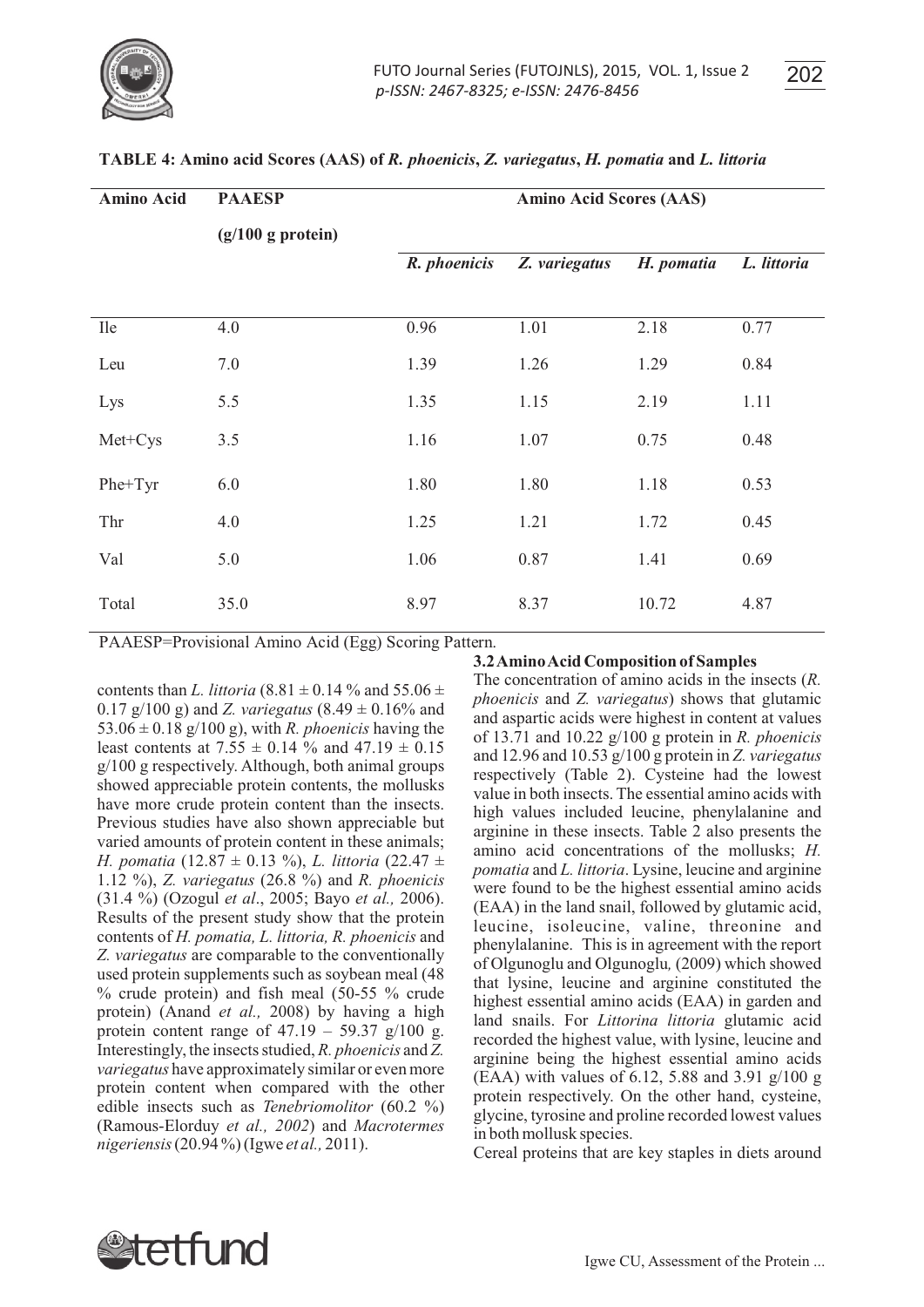

the world are often low in lysine and, in some cases, lack the amino acids tryptophan (e.g. maize) and threonine, which are important essential amino acids. In some insect species, these amino acids are very well represented. The results of the present study shows that the following essential amino acids lysine, histidine, arginine, threonine, valine, leucine and phenylalanine are also very well represented in the insects and mollusks studied. The distribution of amino acid contents shows that there were more essential amino acids in the *H. pomatia*  and the insects than in *L. littoria.*

## **3.3 Classifications of the Amino Acid Composition of Samples**

The classification of amino acid composition in Table 3 revealed that the TEAA, TNEAA, TAAA and TBAA in *R. phoenicis* and *Z. variegatus* gave values of 54.70, 43.35, 23.93 and 20.84 g/100 g and 50.38, 44.91, 23.49 and 18.85 g/100 g respectively, while those of *H. pomatia* and *L. littoria* gave values of 23.20, 20.18, 13.55 and 26.60 g/100 g and 44.31, 23.30, 15.48 and 11.6 g/100 g respectively.

The total essential amino acid (TEAA) with histidine for *Z. variegatus* and *R. phoenicis* gave values of 50.38 and 54.70 g/100 g protein respectively which correspond to 53 % for *Z. variegatus* and 55 % for *R. phoenicis* larva. In the same vein, the total essential amino acid content (with histidine) for *H. pomatia* and *L. littoria* gave a value of 66.81 g/100 g protein for *H. pomatia* and 29.29 g/100 g protein for *L. littoria* corresponding to 76.80  $\%$  and 56.89  $\%$  respectively. This is comparable with the values obtained for *H. pomatia* by Kunle *et al.*, (2001) where TEAA with histidine was reported to be 67.1 g/100 g protein corresponding to 74.6% of the total amino acid content. Similarly, their total EAA contents were higher than the 1.7 g EAA content of egg white and  $26.14 - 28.68$  g/100 g protein of local wines made from *Elaeisguineensis* and *Raphiahookeri*as reported by Connolly (2011) and Ibegbulem *et al.,* (2013) respectively. This suggests that their amino acids may adequately support protein synthesis in humans. For essential aliphatic amino acid (EAAA), *R. phoenicis*larva had a value of 23.83 g/100 g protein which is a little higher than that of *Z. variegatus,* where it recorded a value of 22.05 g/100 g protein. For *H. pomatia* and *L. littoria*, the EAAA values were 31.7 and 14.17 g/100 g protein respectively.

The acidic amino acid contents were 23.93 % for *R.* 

*phoenicis*larva and 24.65 % for *Z. variegatus*. These were found to be greater than the contents of basic amino acids (TBAA) which gave values of 20.84 % for *R. phoenicis*larva and 19.78 % for *Z. variegatus*. This indicates that the amino acid content of proteins of *R. phoenicis* larva and *Z. variegatus* are more acidic in nature. On the other hand, the acidic amino acid content of *H. pomatia* was found to be lower than its total basic amino acid content. For *Littorina littoria*, the total acidic amino acid content was 29.39 % while the total basic amino acid value was 22.06 % which indicates that the amino acid contents of its protein are mainly acidic in nature.

The values of the total sulphur amino acid (TSAA) with cysteine showed *R. phoenicis* to be higher in value at 32.35 %, than *Z. variegatus* which was slightly lower at a value of 31.82 %. Similarly, the total sulphur amino acid (TSAA) content with cysteine showed *L. littoria* to be higher in value at 31.54 %, than *H. pomatia* which was lower (20.31 %).This is in agreement with reports of Jeffson *et al.*, (1999) which showed the TSAA for *L. littoria* to be 30.04 %, indicating that *L. littoria* might be a good source of TSAA.

The % Cysteine/TSAA of the studied animals ranged from 20.31 % in *H. pomatia* to 32.35 % in *R. phoenicis*, which are close to those observed earlier in *Macrotermesbellicosus* (36.3 %) (Adeyeye & Afolabi, 2004), *Archatinaarchatina* (38.8%) and *Archachatina marginata* (35.5 %) (Belavady *et al.,*  1963). However, our results of % Cys/TSAA failed to corroborate the assertion that Cysteine supplies up to one-third of the need for TSAA (Alsmeyer *et al.,* 1974). The % Cys contents of the samples were however lower than the 37.8 % reported for Garcina kola, the50.5% reported for *Anacardium occidentale* (Adeyeye *et al.,* 2007) and the 67.09 % reported for raw *Prosopsisafricana* by Igwe *et al*. (2012). Cysteine in animal proteins does not contribute more than 50 % of the TSAA. The % Cys in the studied samples were lower than the expected value of 50 % for animal sources. Cys is one of the AAs required for the synthesis of glutathione, a redox buffer. Nelson and Cox (2008) reported that glutathione maintains the sulphydryl groups of proteins in the reduced state, the iron of haem in the ferrous (Fe<sup> $2+$ </sup>) state and also acts as a reducing agent for glutaredoxin in deoxyribonucleotide synthesis. Under aerobic conditions the redox function of glutathione is also used to remove toxic peroxides formed in the normal course of growth and metabolism. Harris and Crabb (2006) reported that the synthesis of glutathione is limited by the

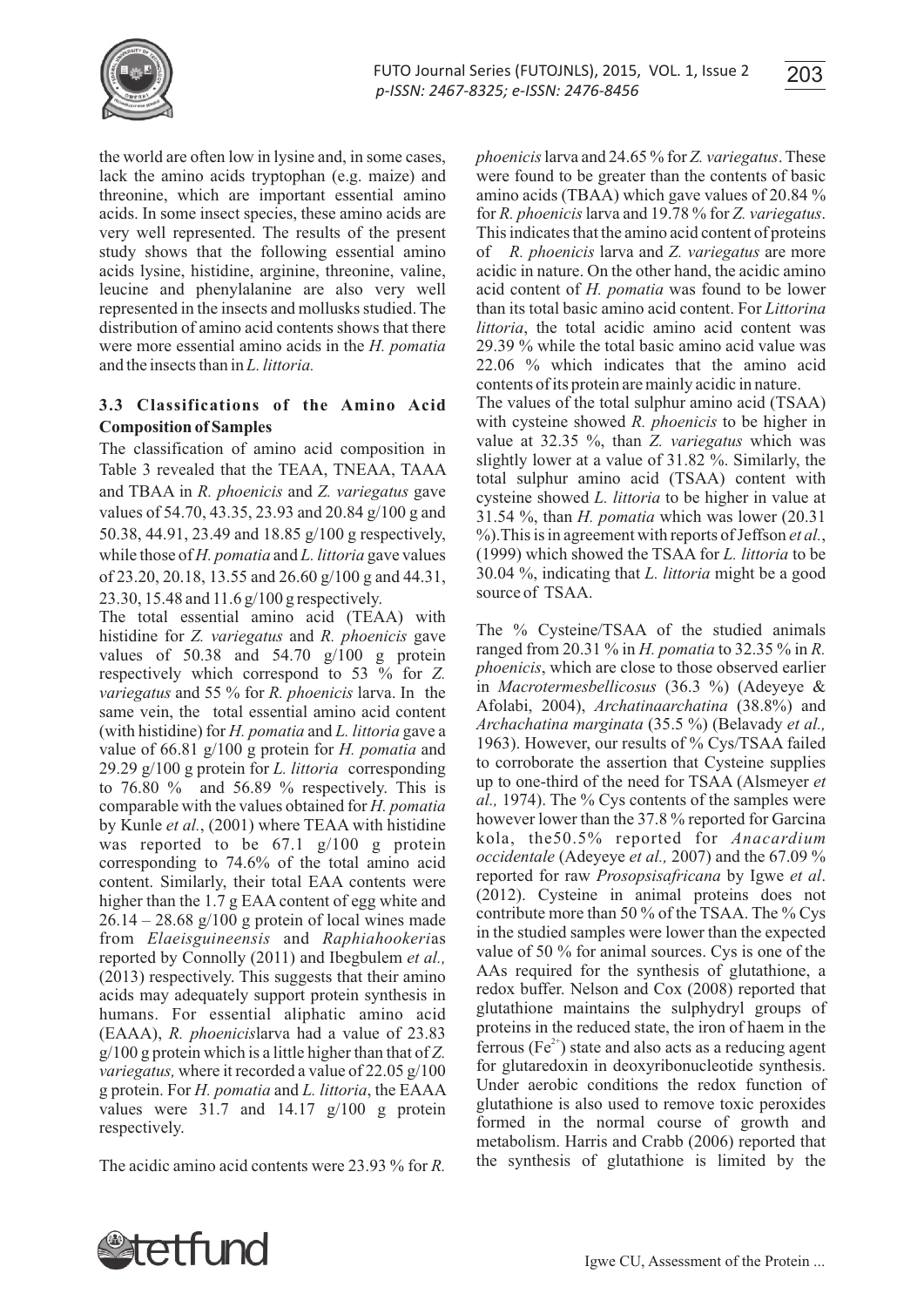



availability of Cys. It therefore follows that consumption of these insects and mollusks may contribute to the Cys pool of tissues and organs.

The predicted protein efficiency ratios (P-PER)for *R. phoenicis* and *Z. variegatus* were 3.57 and 3.14 respectively while in *H. pomatia* and *L. littoria*, the values were 3.58 and 2.12 respectively. Muller and Tobin (1980) reported that experimentally determined protein efficiency ratio (PER) usually ranged from 0.00 for a very poor protein to a maximum of just over 4.The results show that *H. pomatia* and the insects have higher and possibly more efficient or available protein than *L. littoria*  and support the earlier observed lower content of essential and non-essential amino acids in *L. littoria* than in *H. pomatia* and the insects studied. However, P-PER results of the insects and mollusks compared flavourably with those of processed common legumes  $(2.15 - 2.95)$ , and male fresh water crab (2.70) (Igwe *et al.,* 2012).

The Leu/Ile ratios and % Leu-Ile values for *R. phoenicis* and *Z. variegatus* were 2.54 and 5.89, and 2.20 and 5.06 respectively while in *H. pomatia* and *L. littoria*, the values were 1.04 and 0.38, and 1.91 and 5.32 respectively. The results show that the samples contained more Leu than Ile. High Leu content in diet impairs tryptophan and niacin metabolism and might be a factor in pellagra development (FAO, 1995). However, it has been suggested that Leu/Ile balance is a more important factor than dietary excess of Leu alone in regulating the metabolism of Trp and niacin, and hence the disease process (Adeyeye, 2008). Furthermore, it has been reported that animals fed sorghum proteins containing less than 110 mg/gcp of Leu did not suffer from nicotinic acid deficiency (Igwe *et al.,* 2012). The present results show that *H. pomatia* and *L. littoria* have less ratio values of Leu/Ile than *R. phoenicis* and *Z. variegatus*indicating better protein quality. But it is worthy of note that these insects are only eaten as treats or supplements to normal animal diets and thus may not pose danger with respect to impairment of tryptophan and niacin metabolism. Meanwhile, the branched-chain amino acids (BCAAs) generally include leucine, valine, and isoleucine and are popular as dietary supplements in strength-training athletes. In particular, leucine has been implicated to improve athletic performance. However, a significant increase in blood ammonia concentrations above normal values, plasma leucine concentrations, and urinary leucine excretion were observed with leucine intakes  $>500$  mg · kg<sup>-1</sup> · d<sup>-1</sup> calling for caution in the intake of high leucine containing diets (Elango *et al.,* 2012).

### **3.4 Essential Amino Acid Scores of Samples**

Table 4 shows the essential amino acid scores of the edible insects and mollusks studied. It revealed that isoleucine is the limiting amino acid in *R. phoenicis* falling short of meeting the body requirement by only 4% if the insect is taken as the only source of diet protein. Similarly, valine and methionine plus cysteine are the first limiting amino acids in *Z. variegatus* and *H. pomatia* at deficiency percentages of 13 and 25 respectively. The first and second limiting amino acids in *L. littoria* are threonine and methionine plus cysteine. The EAAs in *L. littoria*, excluding lysine, fell short of meeting human body requirement by a range of  $16 - 55$  %. These observations further buttresses the earlier discussed lower quality of protein in *L. littoria* in comparison with *H. pomatia.*

#### **4.0 Conclusion and Recommendation**

In conclusion, the insects and mollusks studied are apparently good sources of protein supplements to meals and contain both essential and non-essential amino acids in quantities comparable with some animal proteins and other common legumes. Thus, they can serve well in complementing weaning food for children in the tropics where protein malnutrition is one of the major causes of child morbidity and mortality. Furthermore, the study has shown that these insects and mollusks, which are currently consumed largely by the rural populace is not inferior to conventional popular protein sources. Thus there is need to make these delicacies available in the urban and rural communities all year round. This will, not only help to counter the effect of protein deficiency diseases but would make these foods available to all and also create sources of income for rural dwellers that will be sourcing and marketing them. Government may assist them with finance, technological know-how and information dissemination via enlightenment programmes to ensure consumer awareness of the nutritional potentials these currently neglected protein foods.

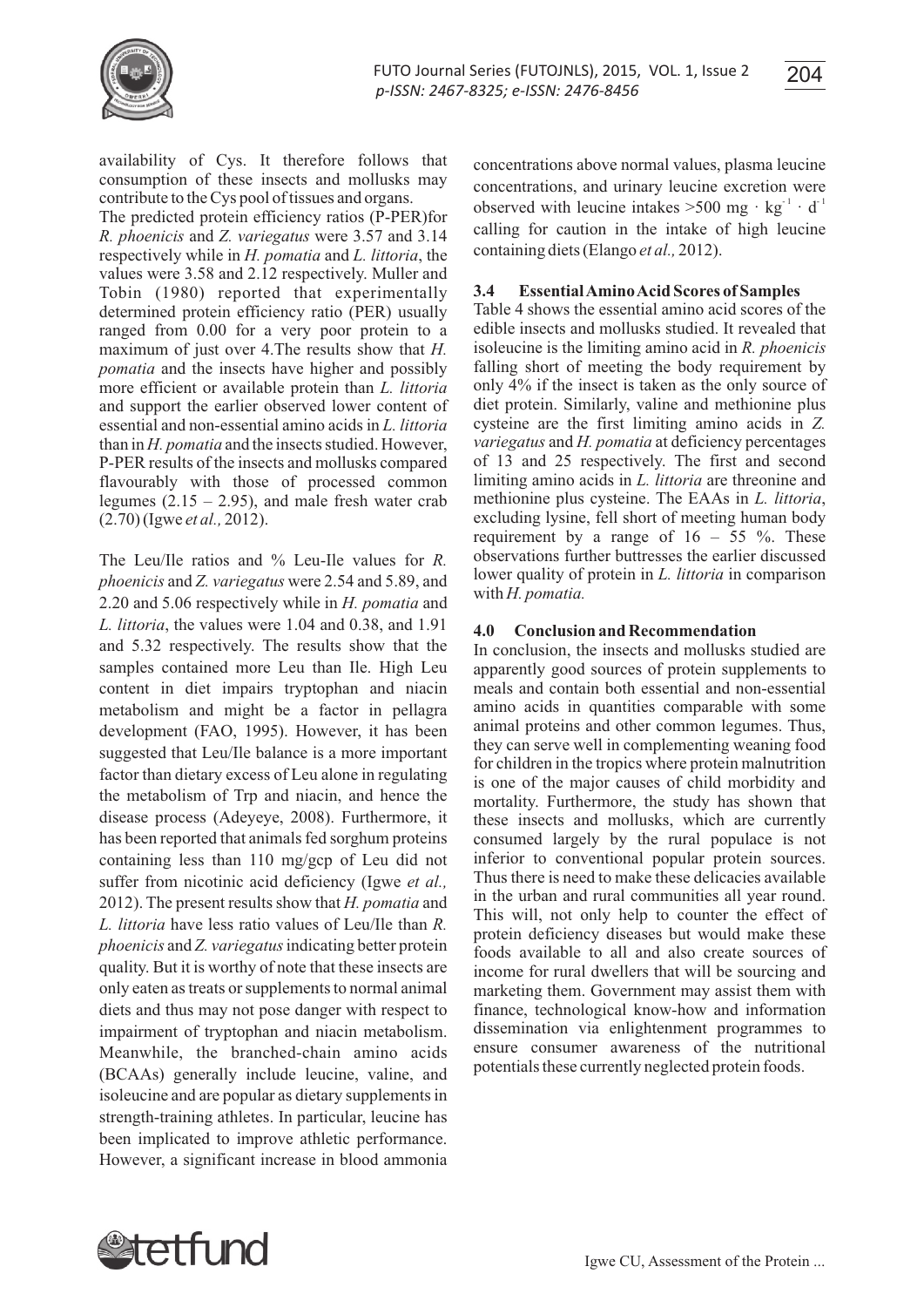

# **References**

- Adeyeye, E.I. & Afolabi, E.O. (2004). Amino acid composition of three types of land snails consumed in Nigeria. *Food Chem.*, 85, 535- 539.
- Adeyeye, E. I., Asaolu, S. S., & Aluko, A. O. (2007). Amino acid composition of two masticatory nuts (Cola acuminata and Garcinia kola) and a snack nut (**Anacardium occidentale**). *International Journal of Food Sciences and Nutrition*, 58(4), 241–249.
- Adeyeye, E.I. (2008). The intercorrelation of the amino acid quality between raw, steeped and germinated guinea corn (*Sorghum bicolor*) grains. *Bull. Chem. Society Ethiopia*, 22(1) 11- 17.
- Alsmeyer, R.H., Cunningham, A.E. & Happich, M.L. (1974). Equations to predict PER for amino acid analysis. *Food Technol* 28 34-38.
- Anand, H., Ganguly, A. & Haldar, P. (2008) Potential value of acridids as high protein supplement for poultry feed. *Int. J. Poultry Sci.,* 7(7), 722-725.
- AOAC (1990) *Official Methods of Analysis of the Association of Analytical Chemists*, Washington D.C.
- Arneth, A.R. (2001).Life history of terrestrial life in: *The Biology of Terrestrial Insects*. M.C Oxon, Ausatralia, 49-54.
- Bayo, C.A., Kunle, B.O. & Gbenga, O. (2006). Nutritional value fourteen species of edible insects. *Journals of Chemical Analysis of Foods*, 24,121-123.
- Belavady, B., Srikantia, S.G. & Gopalan, C. (1963). The effect of oral administration of leucine on the metabolism of tryptophan. *Biochem. J.*, 87, 652-655.
- Benami, F. & Heller, J. (2005). Spatial and temporal patterns of parthenogenesis and parasitism in the fresh water snail. *Melanoids Tuberculata. J. Evol. Biol.,* 18,138-146.
- Casey, J.W., Ben, V. K. & Isreal, V. (1996). Morphology and anatomy of periwinkle (Littorina littoria). *Marine Gastropod*, 42, 49- 51.
- Connolly, K. (2011). Amino acids in egg whites. Available from: http://www.livestrong. whites/[Retrievedon 14/06/12]. com/article/279196-amino-acids-in-egg-
- Elango, R., Chapman, K., Rafii, M., Ball, R.O. & Pencharz, P.B. (2102) Determination of the tolerable upper intake level of leucine in acute dietary studies in young men. *Am. J. Clin. Nutr.,* 96 (4), 759-767.
- Faboranti, K.E. & Ajiboye, J. (2000). Nutritive values of insect and mollusk*. Journal of food and Nutrition*, 80 (22), 101-106.
- FAO (1995). Sorghum and millets in human nutrition. United Nations FAO Food Nutrition Series, No. 27. Food and Agriculture Organization of the , Rome, Italy.
- FAO/WHO (1973). Energy and protein requirements. Switzerland, Geneva Technical Report Series, No. 52, WHO .
- FAO/WHO/UNU (1981). Amino acid scoring patterns. Joint FAO/WHO/UNU Expert Consultation on Energy and Protein Requirements, Provisional Agenda Item 3.2.3. Food and Agriculture Organization/World Health Organization/United Nations University ESN: FAO/WHO/UNU EPR/81/31. Food and Agriculture Organization of the United Nations, Rome.
- Fish, J. B. & Fish, E.K. (1989). Physical characteristics of periwinkle. *Journal of Marine Biology*, 112, 214-216.
- Gade, V.U. (2002). Historical events of terrestrial life*. Biological Notes on Terrestrial Insects*. MacLanse, Australia, pp. 60-62.
- Gomez, V.S. & Ferry, M. (1998). Attempts at biological control of date palm pests recently found in Spain. *Proceedings of the first Applied Biological control in Mediterranean Countries,*Cairo, 25:25-29.
- Harris, R. A., & Crabb, D. W. (2006). Metabolic interrelationships. In: T. M. Devlin (ed)*Textbook of biochemistry with clinical correlations*(6th ed.).New Jersey: John Wiley and Sons, 849–890.
- Ibegbulem, C.O., Igwe, C.U., Okwu, G.N., Ujowundu, C.O., Onyeike, E.N. & Ayalogu, E.O. (2013) Total amino acid profiles of heatprocessed fresh *Elaeis guineensis* and *Raphiahookeri* Wines. *Food Chemistry,* 138, 1616-1620.
- Igwe, C.U., Ujowundu, C.O., Nwaogu, L.A., & Okwu, G.N. (2011). Chemical Analysis of an Edible African Termite, *Macrotermes nigeriensis*. a Potential Antidote to Food Security Problem. *Biochemistry & Analytical Biochemistry,* 1,105.
- Igwe, C.U., Ojiako, A.O., Anugweje, K.C., Nwaogu, L.A. & Ujowundu, C.O. (2012). Amino acid profile of raw and locally processed seeds of *Prosopis africana* and *Ricinus communis*: Potential Antidotes to protein malnutrition. *Functional Foods in Health and Disease,* 2(4), 107-119.